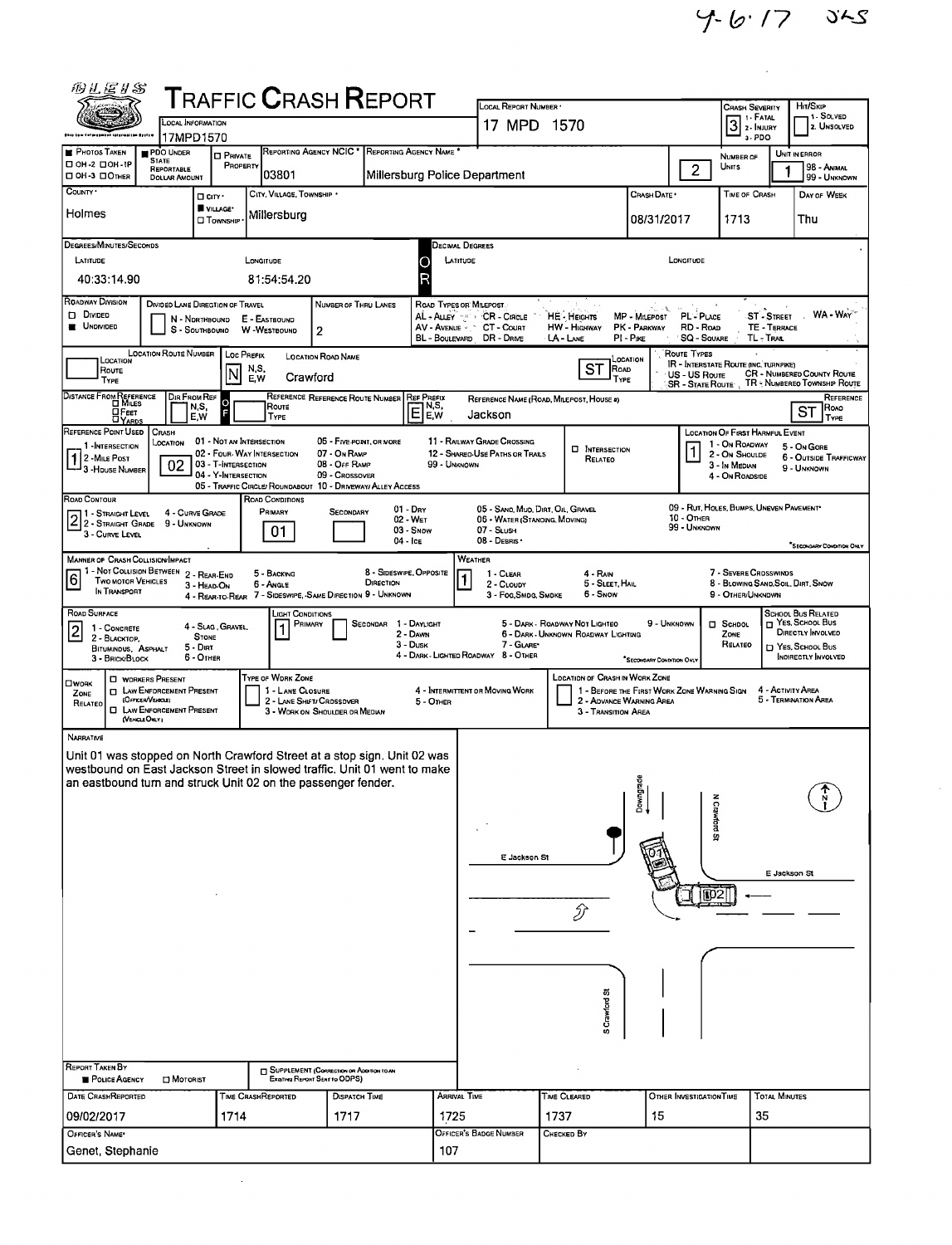|                                                                                                                                                                                     |                                                              | UNIT                                                                         |                            |                                                                                |                                                               |                                                                                                         |             |                                                                                            |                                      |                |                                                                                                                              |                                                                                                                   |                                    |                                                                                                                              |  |
|-------------------------------------------------------------------------------------------------------------------------------------------------------------------------------------|--------------------------------------------------------------|------------------------------------------------------------------------------|----------------------------|--------------------------------------------------------------------------------|---------------------------------------------------------------|---------------------------------------------------------------------------------------------------------|-------------|--------------------------------------------------------------------------------------------|--------------------------------------|----------------|------------------------------------------------------------------------------------------------------------------------------|-------------------------------------------------------------------------------------------------------------------|------------------------------------|------------------------------------------------------------------------------------------------------------------------------|--|
|                                                                                                                                                                                     |                                                              |                                                                              |                            |                                                                                |                                                               |                                                                                                         |             |                                                                                            |                                      |                | LOCAL REPORT NUMBER                                                                                                          |                                                                                                                   |                                    |                                                                                                                              |  |
|                                                                                                                                                                                     |                                                              |                                                                              |                            |                                                                                |                                                               |                                                                                                         |             |                                                                                            |                                      |                | 17 MPD 1570                                                                                                                  |                                                                                                                   |                                    |                                                                                                                              |  |
| UNIT NUMBER<br>1                                                                                                                                                                    |                                                              | Brock, Shelly, C                                                             |                            | OWNER NAME: LAST, FIRST, MIDDLE ( C SAME AS DRIVER )                           |                                                               |                                                                                                         |             |                                                                                            | OWNER PHONE NUMBER                   |                |                                                                                                                              | <b>DAMAGE SCALE</b><br> 1                                                                                         |                                    | <b>DAMAGE AREA</b><br>FRONT                                                                                                  |  |
| OWNER ADDRESS: CITY, STATE, ZIP                                                                                                                                                     |                                                              |                                                                              | <b>SAME AS DRIVER</b> )    |                                                                                |                                                               |                                                                                                         |             |                                                                                            | 330-260-8524                         |                |                                                                                                                              | п                                                                                                                 |                                    |                                                                                                                              |  |
|                                                                                                                                                                                     |                                                              |                                                                              |                            | 101 Lakeview Dr Apt F33, Millersburg, OH, 44654                                |                                                               |                                                                                                         |             |                                                                                            |                                      |                |                                                                                                                              | $1 - None$                                                                                                        |                                    | □                                                                                                                            |  |
| LP STATE LICENSE PLATE NUMBER<br><b>VEHICLE IDENTIFICATION NUMBER</b>                                                                                                               |                                                              |                                                                              |                            |                                                                                |                                                               |                                                                                                         |             |                                                                                            |                                      |                | # Occupants                                                                                                                  | 2 - Minor                                                                                                         |                                    |                                                                                                                              |  |
| он                                                                                                                                                                                  | GYG5767                                                      |                                                                              |                            |                                                                                |                                                               | 1J4GW48S13C512342                                                                                       |             |                                                                                            |                                      |                |                                                                                                                              | 3 - FUNCTIONAL                                                                                                    |                                    | O<br>□                                                                                                                       |  |
| VEHICLE YEAR                                                                                                                                                                        |                                                              | <b>VEHICLE MAKE</b>                                                          |                            |                                                                                |                                                               | <b>VEHICLE MODEL</b>                                                                                    |             |                                                                                            |                                      | VEHICLE COLOR  |                                                                                                                              | 4 - DISABLING                                                                                                     |                                    |                                                                                                                              |  |
| 2003<br><b>PROOF OF</b>                                                                                                                                                             | Jeep                                                         | <b>INSURANCE COMPANY</b>                                                     |                            |                                                                                |                                                               | <b>Grand Cherokee</b><br>POLICY NUMBER                                                                  |             | Towen By                                                                                   | GRY                                  |                |                                                                                                                              |                                                                                                                   |                                    | o<br>o<br>O                                                                                                                  |  |
| <b>INSURANCE</b><br>SHOWN                                                                                                                                                           |                                                              | State Farm                                                                   |                            |                                                                                |                                                               | 8829301F2535C                                                                                           |             |                                                                                            |                                      |                |                                                                                                                              | 9 - UNKNOWN                                                                                                       |                                    |                                                                                                                              |  |
| CARRIER NAME, ADDRESS, CITY, STATE, ZIP                                                                                                                                             |                                                              |                                                                              |                            |                                                                                |                                                               |                                                                                                         |             |                                                                                            |                                      |                |                                                                                                                              |                                                                                                                   |                                    | <b>CARRIER PHONE</b>                                                                                                         |  |
| US DOT                                                                                                                                                                              |                                                              | VEHICLE WEIGHT GVWR/GCWR                                                     |                            |                                                                                |                                                               | CARGO BOOY TYPE                                                                                         |             |                                                                                            |                                      |                | <b>TRAFFICWAY DESCRIPTION</b>                                                                                                |                                                                                                                   |                                    |                                                                                                                              |  |
| HM PLACARD ID NO.                                                                                                                                                                   |                                                              |                                                                              | 2 - 10,001 To 26,000k Las  | 1 - LESS THAN OR EQUAL TO 10K LBS                                              | 01                                                            | 01 - No CARGO BOOY TYPE/NOT APPLICABL 09 - POLE<br>02 - Bus/Van (9-15 Seats, Inc Driver)                |             | 10 - CARGO TANK                                                                            |                                      |                | 1 - Two-Way, Not Divideo                                                                                                     |                                                                                                                   |                                    | 2 - Two-Way, Not Divided, Continuous Left Turn Lane                                                                          |  |
|                                                                                                                                                                                     |                                                              |                                                                              | 3 - MORE THAN 26,000K LBS. |                                                                                |                                                               | 03 - Bus (16+ Seats, Inc Driver)<br>04 - VEHICLE TOWING ANOTHER VEHICLE<br>05 - Logging                 |             | 11 - Fur Beo<br>12 - DUMP<br>13 - CONCRETE MIXER                                           |                                      |                |                                                                                                                              | 3 - T WO-WAY, DIVIDED, UNPROTECTED(PAINTED OR GRASS >4FT.) MEDIA<br>4 - Two-WAY, DIVIDED, POSITIVE MEDIAN BARRIER |                                    |                                                                                                                              |  |
|                                                                                                                                                                                     | <b>HM CLASS</b>                                              | <b>D</b> RELATED                                                             | HAZARDOUS MATERIAL         |                                                                                |                                                               | 06 - INTERMODAL CONTAINER CHASIS<br>07 - CARGO VAN/ENCLOSED BOX                                         |             | 14 - AUTO TRANSPORTER<br>15 - GARBAOE /REFUSE                                              |                                      |                | 5 - ONE-WAY TRAFFICWAY                                                                                                       |                                                                                                                   |                                    |                                                                                                                              |  |
|                                                                                                                                                                                     | NUMBER                                                       |                                                                              |                            |                                                                                |                                                               | 08 - GRAIN, CHIPS, GRAVEL                                                                               |             | 99 - OTHER/UNKNOWN                                                                         |                                      |                | <b>El Hit / Skip Unit</b>                                                                                                    |                                                                                                                   |                                    |                                                                                                                              |  |
|                                                                                                                                                                                     |                                                              | NON-MOTORIST LOCATION PRIOR TO IMPACT<br>01 - INTERSECTION - MARKED CROSSWAL |                            | TYPE OF USE<br>1                                                               | UNIT TYPE                                                     |                                                                                                         |             |                                                                                            |                                      |                |                                                                                                                              |                                                                                                                   |                                    | PASSENGER VEHICLES (LESS THAN 9 PASSENGERS MEDIMEAVY TRUCKS OR COMBO UNITS > 10K LBS BUS/VAWLINO(9 OR MORE INCLUDING DRIVER) |  |
|                                                                                                                                                                                     | 03 - INTERSECTION OTHER                                      | 02 - INTERSECTION - NO CROSSWALK                                             |                            | 1 - PERSONAL                                                                   |                                                               | 06<br>01 - Sua-Compact<br>02 - COMPACT                                                                  |             |                                                                                            |                                      |                | 14 - SINGLE UNIT TRUCK: 3+ AXLES                                                                                             |                                                                                                                   |                                    | 13 - SINGLE UNIT TRUCK OR VAN 2AXLE, 6 TIRES 21 - BUS/VAN (9-15 SEATS, INC DRIVER)<br>22 - Bus (16+ Sears, INC DRIVER)       |  |
|                                                                                                                                                                                     |                                                              | 04 - MIDBLOCK - MARKED CROSSWALK<br>05 - TRAVEL LANE - OTHER LOCATION        |                            | 2 - COMMERCIAL                                                                 |                                                               | 99 - UNKNOWN 03 - MID SIZE<br>or Hit/Skip<br>04 - FULL SIZE                                             |             |                                                                                            |                                      |                | 15 - SINGLE UNIT TRUCK / TRAILER                                                                                             |                                                                                                                   | NON-MOTORIST                       | 23 - ANMAL WITH RIDER                                                                                                        |  |
|                                                                                                                                                                                     | 06 - BICYCLE LANE<br>07 - SHOULDER/ROADSIDE<br>08 - Sidewalk |                                                                              |                            | 3 - GOVERNMENT                                                                 |                                                               | 05 - MINIVAN<br>06 - SPORT UTILITY VEHICLE                                                              |             |                                                                                            | 18 - TRACTOR/DOUBLE                  |                | 16 - TRUCK/TRACTOR (BOSTAL)<br>24 - ANMAL WITH BUGGY, WAGON, SURREY<br>17 - TRACTOR/SEMI-TRAILER<br>25 - BICYCLE/PEDACYCLIST |                                                                                                                   |                                    |                                                                                                                              |  |
|                                                                                                                                                                                     |                                                              | 09 - MEDIAN/CROSSING SLAND                                                   |                            | <b>DIN EMERGENCY</b>                                                           | $07 -$ Pickup<br><b>19 - TRACTOR TRIPLES</b><br>$08 - V_{AN}$ |                                                                                                         |             |                                                                                            |                                      |                | 26 - PEDESTRIAN/SYATER<br>20 - OTHER MEDIHEAVY VEHICLE<br>27 - OTHER NON-MOTORIST                                            |                                                                                                                   |                                    |                                                                                                                              |  |
| 10 - DRIVE WAY ACCESS<br>09 - MOTORCYCLE<br>RESPONSE<br>11 - SHAREO-USE PATH OR TRAIL<br>10 - MOTORIZED BICYCLE<br>12 - NON-TRAFFICWAY AREA<br>HAS HM PLACARD<br>11 - SNOWMOBLE/ATV |                                                              |                                                                              |                            |                                                                                |                                                               |                                                                                                         |             |                                                                                            |                                      |                |                                                                                                                              |                                                                                                                   |                                    |                                                                                                                              |  |
|                                                                                                                                                                                     | 99 - OTHER/UNKNOWN                                           |                                                                              |                            |                                                                                |                                                               | 12 - OTHER PASSENGER VEHICLE                                                                            |             |                                                                                            |                                      |                |                                                                                                                              |                                                                                                                   |                                    |                                                                                                                              |  |
| <b>SPECIAL FUNCTIONO1 - NONE</b><br>01                                                                                                                                              | 02 - Taxi                                                    | 03 - RENTAL TRUCK (OVER 10K LBS)                                             |                            | 09 - AMBULANCE<br>10 - FIRE<br>11 - HIGHWAY/MAINTENANCE                        |                                                               | 17 - FARM VEHICLE<br>18 - FARM EQUIPMENT<br>19 - Мотояноме                                              | 01          | MDST DAMAGED AREA<br>$01 - None$                                                           | 02 - CENTER FRONT                    |                | 08 - LEFT SIDE<br>09 - LEFT FRONT                                                                                            |                                                                                                                   | 99 - UNKNOWN                       | ACTION<br>1 - Non-Contact                                                                                                    |  |
|                                                                                                                                                                                     |                                                              | 04 - Bus - School (Public or Private) 12 - Military<br>05 - Bus - Transit    |                            | 13 - Pouce                                                                     |                                                               | 20 - GOLF CART<br>21 - Train                                                                            |             | 03 - RIGHT FRONT<br>INPACT ARE 04 - RIGHT SIDE                                             |                                      |                | 10 - TOP AND WINDOWS<br>11 - UNDERCARRIAGE                                                                                   |                                                                                                                   |                                    | $\overline{3}$<br>2 - NON-COLLISION<br>3 - STRIKING<br>4 - STRUCK                                                            |  |
|                                                                                                                                                                                     |                                                              | 06 - Bus - Charter<br>07 - Bus - SHUTTLE                                     |                            | 14 - Pusuc Utaury<br>15 - OTHER GOVERNMENT                                     |                                                               | 22 - OTHER (ECOLANIN NARRATIVE)                                                                         | 09          | 05 - Right REAR<br>06 - REAR CENTER                                                        |                                      |                | 12 - LOAD/TRAILER<br>13 - TOTAL (ALL AREAS)                                                                                  |                                                                                                                   |                                    | 5 - STRIKING/STRUCK<br>9 - UNKNOWN                                                                                           |  |
|                                                                                                                                                                                     | 08 - Bus - OTHER                                             |                                                                              |                            | 16 - CONSTRUCTION EOIP.                                                        |                                                               |                                                                                                         |             | 07 - LEFT REAR                                                                             |                                      |                | 14 - Отнев                                                                                                                   |                                                                                                                   |                                    |                                                                                                                              |  |
| PRE- CRASH ACTIONS<br>06                                                                                                                                                            |                                                              | <b>MOTORIST</b>                                                              |                            |                                                                                |                                                               |                                                                                                         |             | NON-MOTORIST                                                                               |                                      |                |                                                                                                                              |                                                                                                                   |                                    |                                                                                                                              |  |
|                                                                                                                                                                                     |                                                              | 01 - STRAIGHT AHEAD<br>02 - BACKING                                          |                            | 07 - MAKING U-TURN<br>08 - ENTERING TRAFFIC LANE                               |                                                               | 13 - NEGOTIATING A CURVE<br>14 - OTHER MOTORIST ACTIO                                                   |             |                                                                                            |                                      |                | 15 - ENTERING OR CROSSING SPECIFIED LOCATID<br>16 - WALKING RUNNING, JOGGING, PLAYING, CYCLING                               |                                                                                                                   |                                    | 21 - OTHER NON-MOTORIST ACTION                                                                                               |  |
| 99 - UNKNOWN                                                                                                                                                                        |                                                              | 03 - CHANGING LANES<br>04 - OVERTAKING/PASSING                               |                            | 09 - LEAVING TRAFFIC LANE<br>10 - PARKEO                                       |                                                               |                                                                                                         |             |                                                                                            | 17 - WORKING<br>18 - PUSHING VEHICLE |                |                                                                                                                              |                                                                                                                   |                                    |                                                                                                                              |  |
|                                                                                                                                                                                     |                                                              | 05 - MAKING RIGHT TURN<br>06 - MAKING LEFT TURN                              |                            | 11 - SLOWING OR STOPPEO IN TRAFFIC<br>12 - DRIVERLESS                          |                                                               |                                                                                                         |             |                                                                                            | 20 - STANDING                        |                | 19 - APPROACHING OR LEAVING VEHICLE                                                                                          |                                                                                                                   |                                    |                                                                                                                              |  |
| <b>CONTRIBUTING CIRCUMSTANCE</b><br>PRIMARY                                                                                                                                         |                                                              | MOTORIST                                                                     |                            |                                                                                |                                                               |                                                                                                         |             | NON-MOTORIST                                                                               |                                      |                |                                                                                                                              | <b>VEHICLE DEFECTS</b>                                                                                            |                                    | 01 - TURN SIGNALS                                                                                                            |  |
| 02                                                                                                                                                                                  |                                                              | $01 - None$<br>02 - FAILURE TO YIELD                                         |                            | 11 - IMPROPER BACKING                                                          |                                                               | 12 - IMPROPER START FROM PARKED POSITION                                                                |             | <b>22 - NONE</b><br>23 - IMPROPER CROSSING                                                 |                                      |                |                                                                                                                              |                                                                                                                   | 02 - HEAD LAMPS<br>03 - TAIL LAMPS |                                                                                                                              |  |
|                                                                                                                                                                                     |                                                              | 03 - RAN RED LIGHT<br>04 - RAN STOP SIGN                                     |                            |                                                                                |                                                               | 13 - STOPPED OR PARKED ILLEGALLY<br>14 - OPERATING VEHICLE IN NEGLIGENT MANNER                          |             | 24 - DARTING<br>25 - LYING ANDIOR ILLEGALLY IN ROADWAY                                     |                                      |                |                                                                                                                              |                                                                                                                   | 04 - BRAKES<br>05 - STEERING       |                                                                                                                              |  |
| SECONDARY                                                                                                                                                                           |                                                              | 05 - Excesped Speso Limit<br>06 - UNSAFE SPEED                               |                            |                                                                                |                                                               | 15 - Swering to Avdid (Due to External Conditions)<br>16 - Wrong Side Wrong Way                         |             | 26 - FALURE TO YIELD RIGHT OF WAY<br>27 - Not Visible (DARK Clothing)                      |                                      |                |                                                                                                                              |                                                                                                                   |                                    | 06 - TIRE BLOWOUT<br>07 - WORN OR SLICK TIRES                                                                                |  |
|                                                                                                                                                                                     |                                                              | 07 - IMPROPER TURN<br>08 - LEFT OF CENTER<br>09 - FOLLOWEO TOO CLOSELY/ACDA  |                            | 17 - FALURE TO CONTROL<br>18 - VISION OBSTRUCTION                              |                                                               |                                                                                                         |             | 28 - INATTENTIVE<br>29 - FAILURE TO OBEY TRAFFIC SIGNS                                     |                                      |                |                                                                                                                              |                                                                                                                   |                                    | 08 - TRALER EQUIPMENT DEFECTIVE<br>09 - Motor Trouble                                                                        |  |
| 99 - UNKNOWN                                                                                                                                                                        |                                                              | 10 - IMPROPER LANE CHANGE<br><b>PASSING/OFF ROAD</b>                         |                            |                                                                                |                                                               | 19 - OPERATING DEFECTIVE EQUIPMENT<br>20 - LOAD SHIFTING/FALLING/SPILLING<br>21 - OTHER IMPROPER ACTION |             | /SIGNALS/OFFICER<br>30 - WRONG SIDE OF THE ROAD<br>31 - OTHER NON-MOTORIST ACTION          |                                      |                |                                                                                                                              |                                                                                                                   |                                    | 10 - Disabled From Prior Accident<br>11 - OTHER DEFECTS                                                                      |  |
| <b>SEQUENCE OF EVENTS</b>                                                                                                                                                           |                                                              |                                                                              |                            |                                                                                |                                                               |                                                                                                         |             |                                                                                            |                                      |                |                                                                                                                              |                                                                                                                   |                                    |                                                                                                                              |  |
| 20                                                                                                                                                                                  | 2                                                            | 3                                                                            |                            | 5<br>6                                                                         |                                                               | NON-COLLISION EVENTS<br>01 - OVERTURN/ROLLOVER<br>02 - FIRE/EXPLOSION                                   |             | 06 - EQUIPMENT FAILURE                                                                     | (BLOWN TIRE, BRAKE FAILURE, ETC)     |                |                                                                                                                              | 10 - Cross Meorn<br>11 - CROSS CENTER LINE                                                                        |                                    |                                                                                                                              |  |
| Frast<br><b>HARMFUL</b>                                                                                                                                                             |                                                              | Most<br><b>HARMFUL</b>                                                       |                            | 99 - UNKNOWN                                                                   |                                                               | 03 - IMMERSION<br>04 - JACKKNIFE                                                                        |             | 07 - SEPARATION OF UNITS<br>08 - RAN OFF ROAD RIGHT                                        |                                      |                |                                                                                                                              | OPPOSITE DIRECTION OF TRAVEL<br>12 - DOWNHILL RUNAWAY                                                             |                                    |                                                                                                                              |  |
| EVENT                                                                                                                                                                               |                                                              | EVENT                                                                        |                            |                                                                                |                                                               | 05 - CARGO/EQUIPMENT LOSS OR SHIFT 09 - RAN OFF ROAD LEFT<br>COLLISION WITH FIXED, OBJECT               |             |                                                                                            |                                      |                |                                                                                                                              | 13 - OTHER NON-COLLISION                                                                                          |                                    |                                                                                                                              |  |
| 14 - PEOESTRIAN                                                                                                                                                                     |                                                              | COLLISION WITH PERSON, VEHICLE OR OBJECT NOT FIXED                           |                            | 21 - PARKED MOTOR VEHICLE                                                      |                                                               | 25 - IMPACT ATTENUATOR/CRASH CUSHIO/83 - MEDIAN CABLE BARRIER<br>26 - BRIDGE OVERHEAD STRUCTURE         |             |                                                                                            |                                      |                |                                                                                                                              | 41 - OTHER POST, POLE                                                                                             |                                    | <b>48 - TREE</b><br>49 - FIRE HYDRANT                                                                                        |  |
| 15 - PEDALCYCLE<br>16 - RAILWAY VEHICLE (TRAIN, ENGINE)                                                                                                                             |                                                              |                                                                              |                            | 22 - WORK ZONE MAINTENANCE EQUIPMENT<br>23 - STRUCK BY FALLING, SHIFTING CARGO |                                                               | 27 - BRIDGE PIER OR ABUTMENT<br>28 - BRIDGE PARAPET                                                     |             | 34 - Median Guardrail Barrier<br>35 - Median Concrete Barrier<br>36 - MEDIAN OTHER BARRIER |                                      |                | 42 - CULVERT<br>43 - Curs                                                                                                    | OR SUPPORT                                                                                                        |                                    | 50 - WORK ZONE MAINTENANCE<br>EQUIPMENT                                                                                      |  |
| 17 - Animal - Farm<br>18 - ANIMAL DEER                                                                                                                                              |                                                              |                                                                              | <b>MOTOR VEHICLE</b>       | OR ANYTHING SET IN MOTION BY A                                                 |                                                               | 29 - Bridge Rail<br>30 - GUARDRAIL FACE                                                                 |             | 37 - Traffic Sign Post<br>38 - Overhead Sign Post                                          |                                      |                | 44 - Опсн                                                                                                                    | 45 - EMBANKMENT                                                                                                   |                                    | 51 - WALL BULOING, TUNNEL<br>52 - OTHER FIXED OBJECT                                                                         |  |
| 19 - ANIMAL-OTHER<br>20 - MOTOR VEHICLE IN TRANSPORT                                                                                                                                |                                                              |                                                                              |                            | 24 - Отнея Моулвце Овлест                                                      |                                                               | 31 - GUARORAILENO<br>32 - PORTABLE BARRIER                                                              |             | 39 - LIGHT/LUMINARIES SUPPORT<br>40 - Utility Pole                                         |                                      |                | 46 - FENCE<br>47 - MAILBOX                                                                                                   |                                                                                                                   |                                    |                                                                                                                              |  |
| UNIT SPEED                                                                                                                                                                          |                                                              | POSTED SPEED                                                                 | TRAFFIC CONTROL            |                                                                                |                                                               |                                                                                                         |             |                                                                                            |                                      | UNIT DIRECTION |                                                                                                                              | 1 - NORTH                                                                                                         |                                    | 5 - Northeast<br>9 - Unknown                                                                                                 |  |
| 3                                                                                                                                                                                   |                                                              | 25                                                                           | 02                         | 01 - No Controls<br>02 - S TOP SIGN                                            |                                                               | 07 - RALROAD CROSSBUCKS<br>08 - RAILROAD FLASHERS                                                       |             | 13 - CROSSWALK LINES<br>14 - WALK/DON'T WALK                                               |                                      | FROM           | Т٥                                                                                                                           | 2 - South<br>$3 - East$                                                                                           |                                    | 6 - NORTHWEST<br>7 - SOUTHEAST                                                                                               |  |
| $\Box$ Stated                                                                                                                                                                       |                                                              |                                                                              |                            | 03 - YIELD SIGN<br>04 - TRAFFIC SIGNAL                                         |                                                               | 09 - RAILROAD GATES<br>10 - COSTRUCTION BARRICADE                                                       | 15 - O THER | 16 - Not Reported                                                                          |                                      |                |                                                                                                                              | 4 - West                                                                                                          |                                    | 8 - Southwest                                                                                                                |  |
| <b>E</b> Estimated                                                                                                                                                                  |                                                              |                                                                              |                            | 05 - TRAFFIC FLASHERS<br>06 - School Zone                                      |                                                               | 11 - PERSON (FLAGGER, OFFICER<br>12 - PAVEMENT MARKINGS                                                 |             |                                                                                            |                                      |                |                                                                                                                              |                                                                                                                   |                                    |                                                                                                                              |  |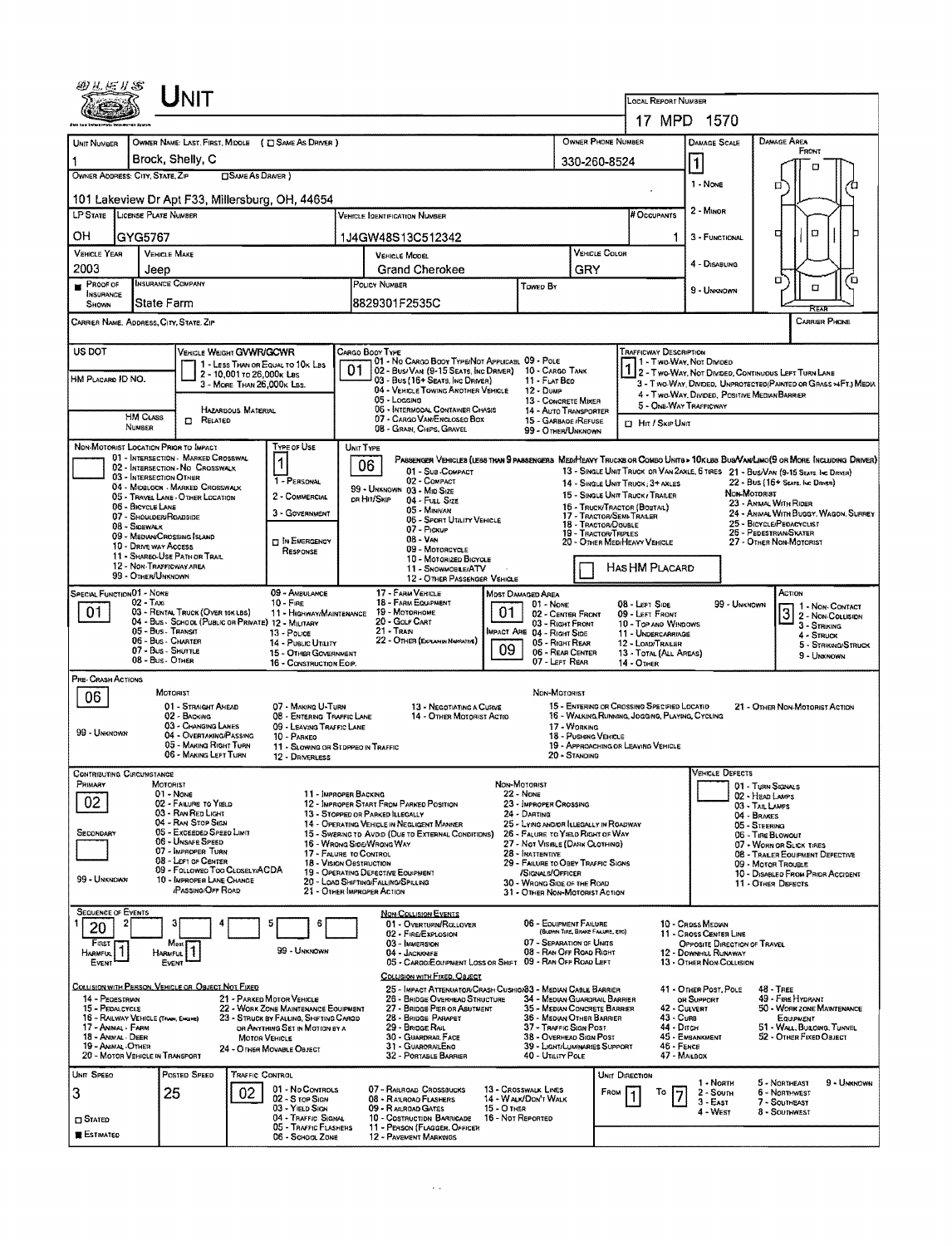|                                                                                                                                                                                                                                       |                                                                                                                                                                                                  | JNIT                                                                                                                                                                                                                                                        |                         |                                                                                                                                                                            |                                                 |                                                                                                                                                                                                                                                                   |                                                                                                                                                                                                                                                                                                                                                                   |                                  |                                                                                                                                                                                                                                                                                                                                      |                                                       |                                                                                                                                                                                                            |                                                                                           |                                                                                                                                  |                                                                                                                                                                                      |                                                                                                                                                                 |  |
|---------------------------------------------------------------------------------------------------------------------------------------------------------------------------------------------------------------------------------------|--------------------------------------------------------------------------------------------------------------------------------------------------------------------------------------------------|-------------------------------------------------------------------------------------------------------------------------------------------------------------------------------------------------------------------------------------------------------------|-------------------------|----------------------------------------------------------------------------------------------------------------------------------------------------------------------------|-------------------------------------------------|-------------------------------------------------------------------------------------------------------------------------------------------------------------------------------------------------------------------------------------------------------------------|-------------------------------------------------------------------------------------------------------------------------------------------------------------------------------------------------------------------------------------------------------------------------------------------------------------------------------------------------------------------|----------------------------------|--------------------------------------------------------------------------------------------------------------------------------------------------------------------------------------------------------------------------------------------------------------------------------------------------------------------------------------|-------------------------------------------------------|------------------------------------------------------------------------------------------------------------------------------------------------------------------------------------------------------------|-------------------------------------------------------------------------------------------|----------------------------------------------------------------------------------------------------------------------------------|--------------------------------------------------------------------------------------------------------------------------------------------------------------------------------------|-----------------------------------------------------------------------------------------------------------------------------------------------------------------|--|
|                                                                                                                                                                                                                                       |                                                                                                                                                                                                  |                                                                                                                                                                                                                                                             |                         |                                                                                                                                                                            |                                                 |                                                                                                                                                                                                                                                                   |                                                                                                                                                                                                                                                                                                                                                                   |                                  |                                                                                                                                                                                                                                                                                                                                      |                                                       |                                                                                                                                                                                                            | <b>LOCAL REPORT NUMBER</b>                                                                | 17 MPD 1570                                                                                                                      |                                                                                                                                                                                      |                                                                                                                                                                 |  |
| <b>UNIT NUMBER</b><br>$\overline{2}$<br>OWNER ADDRESS: CITY, STATE, ZIP                                                                                                                                                               | Novak, Carl, J                                                                                                                                                                                   | OWNER NAME: LAST, FIRST, MIDOLE ( $\Box$ SAME AS DRIVER )                                                                                                                                                                                                   | <b>SAME AS DRIVER</b> ) |                                                                                                                                                                            |                                                 |                                                                                                                                                                                                                                                                   |                                                                                                                                                                                                                                                                                                                                                                   |                                  |                                                                                                                                                                                                                                                                                                                                      | 330-276-0267                                          | <b>OWNER PHONE NUMBER</b>                                                                                                                                                                                  |                                                                                           | DAMAGE SCALE<br>$\vert$ 2 $\vert$<br>1 - NONE                                                                                    | <b>DAMAGE AREA</b><br>□                                                                                                                                                              | FRONT<br>п                                                                                                                                                      |  |
| OH                                                                                                                                                                                                                                    | 161 Tr 28, Killbuck, OH, 44637<br>LP STATE LICENSE PLATE NUMBER<br>ES06KT                                                                                                                        |                                                                                                                                                                                                                                                             |                         |                                                                                                                                                                            |                                                 |                                                                                                                                                                                                                                                                   | <b>VEHICLE IDENTIFICATION NUMBER</b><br>1FMCU93108KA91762                                                                                                                                                                                                                                                                                                         |                                  |                                                                                                                                                                                                                                                                                                                                      |                                                       |                                                                                                                                                                                                            | # Occupants<br>1.                                                                         | 2 - Minor<br>3 - FUNCTIONAL                                                                                                      | ▫                                                                                                                                                                                    | $\Box$                                                                                                                                                          |  |
| <b>VEHICLE YEAR</b><br>2008<br>PROOF OF<br><b>INSURANCE</b>                                                                                                                                                                           | <b>VEHICLE MAKE</b><br>Ford<br><b>INSURANCE COMPANY</b>                                                                                                                                          |                                                                                                                                                                                                                                                             |                         |                                                                                                                                                                            | <b>VEHICLE MODEL</b><br>Escape<br>POLICY NUMBER |                                                                                                                                                                                                                                                                   |                                                                                                                                                                                                                                                                                                                                                                   | Toweo By                         | VEHICLE COLOR<br><b>BLK</b>                                                                                                                                                                                                                                                                                                          |                                                       |                                                                                                                                                                                                            | 4 - Disabling<br>9 - UNKNOWN                                                              | σ                                                                                                                                | α                                                                                                                                                                                    |                                                                                                                                                                 |  |
| <b>SHOWN</b><br>CARRIER NAME, ADDRESS, CITY, STATE, ZIP                                                                                                                                                                               |                                                                                                                                                                                                  | Westfield Insurance                                                                                                                                                                                                                                         |                         |                                                                                                                                                                            |                                                 | WNP7176788                                                                                                                                                                                                                                                        |                                                                                                                                                                                                                                                                                                                                                                   |                                  |                                                                                                                                                                                                                                                                                                                                      |                                                       |                                                                                                                                                                                                            |                                                                                           |                                                                                                                                  |                                                                                                                                                                                      | HFA<br><b>CARRIER PHONE</b>                                                                                                                                     |  |
| US DOT<br>HM PLACARD ID NO.                                                                                                                                                                                                           |                                                                                                                                                                                                  | <b>VEHICLE WEIGHT GVWR/GCWR</b><br>2 - 10,001 to 26,000 k Las<br>3 - MORE THAN 26,000K LBS.<br><b>HAZAROOUS MATERIAL</b>                                                                                                                                    |                         | 1 - LESS THAN OR EQUAL TO 10K LBS                                                                                                                                          | 01                                              | CARGO BOOY TYPE<br>05 - Loggino                                                                                                                                                                                                                                   | 01 - No CARGO BODY TYPE/NOT APPLICABL 09 - POLE<br>02 - Bus/ Van (9-15 Seats, Inc Driver) 10 - Cargo Tank<br>03 - Bus (16+ Seats, Inc Driver)<br>04 - VEHICLE TOWING ANOTHER VEHICLE<br><b>06 - INTERMOOAL CONTAINER CHASIS</b>                                                                                                                                   |                                  | 11 - FLAT BEO<br>12 Dump<br>13 - CONCRETE MIXER<br>14 - Auto Transporter                                                                                                                                                                                                                                                             |                                                       |                                                                                                                                                                                                            | <b>TRAFFICWAY DESCRIPTION</b>                                                             | 4 - Two-Way, Divideo, Positive Median Barrier<br>5 - ONE WAY TRAFFICWAY                                                          |                                                                                                                                                                                      | 1 1 - T WO-WAY, NOT DIVIDED<br>1 2 - T WO-WAY, NOT DIVIDED, CONTINUOUS LEFT TURN LANE<br>3 - Two-Way, Divideo, Unprotected (Painted or Grass >4Ft.) Media       |  |
| NON-MOTORIST LOCATION PRIOR TO IMPACT                                                                                                                                                                                                 | <b>HM CLASS</b><br>NUMBER                                                                                                                                                                        | <b>CI RELATED</b>                                                                                                                                                                                                                                           |                         | TYPE OF USE<br>UNIT TYPE                                                                                                                                                   |                                                 |                                                                                                                                                                                                                                                                   | 07 - CARGO VAN/ENCLOSED BOX<br>08 - GRAIN, CHIPS, GRAVEL                                                                                                                                                                                                                                                                                                          |                                  |                                                                                                                                                                                                                                                                                                                                      | 15 - GARBAGE /REFUSE<br>99 - OTHER/UNKNOWN            |                                                                                                                                                                                                            | <b>D</b> HIT / SKIP UNIT                                                                  |                                                                                                                                  |                                                                                                                                                                                      |                                                                                                                                                                 |  |
|                                                                                                                                                                                                                                       | 03 - INTERSECTION OTHER<br>06 - BICYCLE LANE<br>07 - SHOULDER/ROADSIDE<br>08 - Sidewalk<br>09 - MEDIAN/CROSSING SLAND<br>10 - DRIVE WAY ACCESS<br>12 - Non-Trafficway area<br>99 - OTHER/UNKNOWN | 01 - INTERSECTION - MARKEO CROSSWAL<br>02 - INTERSECTION - NO CROSSWALK<br>04 - MIDBLOCK - MARKEO CROSSWALK<br>05 - Travel LANE - OTHER LOCATION<br>11 - Shareo Use Path or Trail                                                                           |                         | 1<br>1 - PERSONAL<br>2 - COMMERCIAL<br>3 - GOVERNMENT<br><b>D</b> IN EMERGENCY<br>RESPONSE                                                                                 |                                                 | 06<br>99 - UNKNOWN 03 - MID SIZE<br>ов Ніт/Sкір                                                                                                                                                                                                                   | PASSENGER VEHICLES (LESS THAN 9 PASSENGERS MEDIHEAVY TRUCKS OR COMBO UNITS > 10K LBS BUS/VAN/LIMO (9 OR MORE INCLUDING DRIVER)<br>01 - Sub-COMPACT<br>02 - COMPACT<br>04 - Futt Size<br>05 - Minivan<br>06 - SPORT UTILITY VEHICLE<br>07 - PICKUP<br>08 - VAN<br>09 - Motorcycle<br>10 - MOTORIZED BICYCLE<br>11 - SNOWMOSILE/ATV<br>12 - OTHER PASSENGER VEHICLE |                                  |                                                                                                                                                                                                                                                                                                                                      | <b>19 - TRACTOR/TRIPLES</b>                           | 14 - SINGLE UNIT TRUCK; 3+ AXLES<br>15 - SINGLE UNIT TRUCK / TRAILER<br>16 - TRUCK/TRACTOR (BOBTAIL)<br>17 - TRACTOR/SEMI-TRAILER<br>18 - TRACTOR/DOUBLE<br>20 - OTHER MED/HEAVY VEHICLE<br>Has HM Placard |                                                                                           |                                                                                                                                  | NON-MOTORIST<br>23 - ANIMAL WITH RIDER<br>25 - BICYCLE/PEDACYCLIST<br>26 - PEDESTRIAN/SKATER<br>27 - OTHER NON-MOTORIST                                                              | 13 - SINGLE UNIT TRUCK OR VAN 2AXLE, 6 TIRES 21 - BUS/VAN (9-15 SEATS, INC DRIVER)<br>22 - Bus (16+ Seats, Inc Driver)<br>24 - ANIMAL WITH BUGGY, WAGON, SURREY |  |
| SPECIAL FUNCTION 01 - NONE<br>01                                                                                                                                                                                                      | $02 - T_{AXI}$<br>05 - Bus - Transit<br>06 - Bus - Charter<br>07 - Bus - SHUTTLE<br>08 - Bus - Other                                                                                             | 03 - RENTAL TRUCK (OVER 10KLBS)<br>04 - Bus - SCHOOL (PUBLIC OR PRIVATE) 12 - MILITARY                                                                                                                                                                      |                         | 09 - AMBULANCE<br>$10 -$ Fire<br>11 - HIGHWAY/MAINTENANCE<br>13 - Pouce<br>14 - PUBLIC UTILITY<br>15 - OTHER GOVERNMENT<br>16 - CONSTRUCTION EQIP.                         |                                                 | 17 - FARM VEHICLE<br>18 - FARM EQUIPMENT<br>19 - Мотокноме<br>20 - Golf Cart<br>21 - TRAIN                                                                                                                                                                        | 22 - OTHER (EXPLAIN IN NARRATIVE)                                                                                                                                                                                                                                                                                                                                 | 03<br>03                         | <b>MOST DAMAGEO AREA</b><br>01 - NONE<br>02 - CENTER FRONT<br>03 - RIGHT FRONT<br>MPACT ARE 04 - RIGHT SIDE<br>05 - RIGHT REAR<br>06 - REAR CENTER<br>07 - LEFT REAR                                                                                                                                                                 |                                                       | 08 - LEFT SIDE<br>09 - LEFT FRONT<br>14 - OTHER                                                                                                                                                            | 10 - Top and Windows<br>11 - UNDERCARRIAGE<br>12 - LOAD/TRAILER<br>13 - TOTAL (ALL AREAS) |                                                                                                                                  | 99 - UNKNOWN                                                                                                                                                                         | ACTION<br>1 - Non-CONTACT<br>$42 - \frac{1}{2}$ - Non-Coursion<br>3 - STRIKING<br>4 - STRUCK<br>5 - STRIKNG/STRUCK<br>9 - UNKNOWN                               |  |
| PRE- CRASH ACTIONS<br>01<br>99 - UNKNOWN                                                                                                                                                                                              | <b>MOTORIST</b>                                                                                                                                                                                  | 01 - STRAIGHT AHEAD<br>02 - BACKING<br>03 - CHANGING LANES<br>04 - OVERTAKING/PASSING<br>05 - MAKING RIGHT TURN<br>06 - MAKING LEFT TURN                                                                                                                    |                         | 07 - MAKING U-TURN<br>08 - ENTERING TRAFFIC LANE<br>09 - LEAVING TRAFFIC LANE<br>10 - PARKEO<br>11 - Slowing or Stopped in Traffic<br>12 - DRIVERLESS                      |                                                 |                                                                                                                                                                                                                                                                   | 13 - NEGOTIATING A CURVE<br>14 - OTHER MOTORIST ACTIO                                                                                                                                                                                                                                                                                                             |                                  | Non-Motorist                                                                                                                                                                                                                                                                                                                         | 17 - WORKING<br>18 - PUSHING VEHICLE<br>20 - Standing | 15 - ENTERING OR CROSSING SPECIFIED LOCATIO<br>16 - WALKINO, RUNNING, JOGGING, PLAYING, CYCLING<br>19 - APPROACHING OR LEAVING VEHICLE                                                                     |                                                                                           |                                                                                                                                  |                                                                                                                                                                                      | 21 - OTHER NON-MOTORIST ACTION                                                                                                                                  |  |
| <b>CONTRIBUTING CIRCUMSTANCE</b><br>PRIMARY<br>01<br>SECONDARY<br>99 - UNKNOWN                                                                                                                                                        | MOTORIST<br>01 - Nove                                                                                                                                                                            | 02 - FAILURE TO YIELD<br>03 - RAN RED LIGHT<br>04 - RAN STOP SIGN<br>05 - Exceeped Speed Limit<br>06 - UNSAFE SPEEO<br>07 - IMPROPER TURN<br>08 - LEFT OF CENTER<br>09 - FOLLOWED TOO CLOSELY/ACDA<br>10 - IMPROPER LANE CHANGE<br><b>/PASSING/OFF ROAD</b> |                         | 11 - IMPROPER BACKING<br>17 - FALURE TO CONTROL<br>18 - VISION OBSTRUCTION                                                                                                 |                                                 | 12 - IMPROPER START FROM PARKEO POSITION<br>13 - Stopped or PARKED LLEGALLY<br>14 - OPERATING VEHICLE IN NEGLIGENT MANNER<br>16 - WRONG SIDE/WRONG WAY<br>19 - OPERATING DEFECTIVE EQUIPMENT<br>20 - LOAD SHIFTING/FALLING/SPILLING<br>21 - OTHER IMPROPER ACTION | 15 - Swering to Avoid (Due to External Conditions)                                                                                                                                                                                                                                                                                                                |                                  | NON-MOTORIST<br>22 - None<br>23 - IMPROPER CROSSING<br>24 - DARTING<br>25 - LYING AND/OR LLEGALLY IN ROADWAY<br>26 - FALURE TO YIELD RIGHT OF WAY<br>27 - NOT VISIBLE (DARK CLOTHING)<br>28 - INATTENTIVE<br>29 - FAILURE TO OBEY TRAFFIC SIGNS<br>/Signals/Officer<br>30 - WRONG SIDE OF THE ROAD<br>31 - OTHER NON-MOTORIST ACTION |                                                       |                                                                                                                                                                                                            |                                                                                           | <b>VEHICLE DEFECTS</b>                                                                                                           | 01 - TURN SIGNALS<br>02 - HEAD LAMPS<br>03 - TAIL LAMPS<br>04 - BRAKES<br>05 - STEERING<br>06 - TIRE BLOWOUT<br>07 - WORN OR SLICK TIRES<br>09 - MOTOR TROUBLE<br>11 - OTHER DEFECTS | 08 - TRAILER EQUIPMENT DEFECTIVE<br>10 - DISABLED FROM PRIOR ACCIDENT                                                                                           |  |
| <b>SEQUENCE OF EVENTS</b><br>20<br>FIRST<br><b>HARMFUL</b><br>EVENT                                                                                                                                                                   | HARMFUL <sup>1</sup><br>EVENT                                                                                                                                                                    | Most                                                                                                                                                                                                                                                        |                         | 99 - UNKNOWN                                                                                                                                                               |                                                 | 03 - IMMERSION<br>04 - JACKKNIFE                                                                                                                                                                                                                                  | <b>NON-COLLISION EVENTS</b><br>01 - OVERTURN/ROLLOVER<br>02 - FIRE/EXPLOSION<br>05 - CARGO/EQUIPMENT LOSS OR SHIFT<br>COLLISION WITH FIXED, OBJECT                                                                                                                                                                                                                |                                  | 06 - EQUIPMENT FAILURE<br>07 - SEPARATION OF UNITS<br>08 - RAN OFF ROAD RIGHT<br>09 - RAN OFF ROAD LEFT                                                                                                                                                                                                                              | (BLOWN TIRE, BRAKE FAILURE, ETC)                      |                                                                                                                                                                                                            |                                                                                           | 10 - Cross Median<br>11 - CROSS CENTER LINE<br>OPPOSITE DIRECTION OF TRAVEL<br>12 - DOWNHILL RUNAWAY<br>13 - OTHER NON-COLLISION |                                                                                                                                                                                      |                                                                                                                                                                 |  |
| COLLISION WITH PERSON, VEHICLE OR OBJECT NOT FIXED<br>14 - PEDESTRIAN<br>15 - PEDALCYCLE<br>16 - RAILWAY VEHICLE (TRAN, ENGINE)<br>17 - Animal - Farm<br>18 - Animal - Deer<br>19 - Animal - Other<br>20 - MOTOR VEHICLE IN TRANSPORT |                                                                                                                                                                                                  |                                                                                                                                                                                                                                                             | <b>MOTOR VEHICLE</b>    | 21 - PARKEG MOTOR VEHICLE<br>22 - WORK ZONE MAINTENANCE EQUIPMENT<br>23 - STRUCK BY FALLING, SHIFTING CARGO<br>OR ANYTHING SET IN MOTION BY A<br>24 - OTHER MOVABLE OBJECT |                                                 | 29 - BRIOGE RAIL                                                                                                                                                                                                                                                  | 25 - IMPACT ATTENUATOR/CRASH CUSHION33 - MEOIAN CABLE BARRIER<br>26 - BRIDGE OVERHEAD STRUCTURE<br>27 - BRIDGE PIER OR ABUTMENT<br>28 - BRIDGE PARAPET<br>30 - GUARDRAIL FACE<br>31 - GUARDRAILEND<br>32 - PORTABLE BARRIER                                                                                                                                       |                                  | 34 - MEDIAN GUARDRAIL BARRIER<br>35 - MEDIAN CONCRETE BARRIER<br>36 - MEDIAN OTHER BARRIER<br>37 - TRAFFIC SIGN POST<br>38 - OVERHEAD SIGN POST<br>39 - LIGHT/LUMINARIES SUPPORT<br>40 - UTILITY POLE                                                                                                                                |                                                       |                                                                                                                                                                                                            | 42 - CULVERT<br>43 - Cura<br>44 - Ditch<br>46 - FENCE<br>47 - MARBOX                      | 41 - OTHER POST, POLE<br>OR SUPPORT<br>45 - EMBANKMENT                                                                           | $48 - Tree$                                                                                                                                                                          | 49 - FIRE HYDRANT<br>50 - WORK ZONE MAINTENANCE<br>EQUIPMENT<br>51 - WALL, BUILDING, TUNNEL<br>52 - OTHER FIXEO OBJECT                                          |  |
| UNIT SPEED<br>5<br>$\square$ Stated<br><b>ESTIMATED</b>                                                                                                                                                                               | 25                                                                                                                                                                                               | POSTED SPEED                                                                                                                                                                                                                                                | TRAFFIC CONTROL<br>12   | 01 - No CONTROLS<br>02 - S TOP SIGN<br>03 - YIELO SIGN<br>04 - Traffic Signal<br>05 - Traffic Flashers<br>06 - School Zone                                                 |                                                 | 07 - RAILROAD CROSSBUCKS<br>08 - RAILROAD FLASHERS<br>09 - RAILROAD GATES<br>12 - PAVEMENT MARKINGS                                                                                                                                                               | 10 - Costruction Barricade<br>11 - PERSON (FLAGGER, OFFICER                                                                                                                                                                                                                                                                                                       | 15 - O THER<br>16 - Not Reported | 13 - Crosswalk LINES<br>14 - WALK/DON'T WALK                                                                                                                                                                                                                                                                                         |                                                       | UNIT DIRECTION<br>From                                                                                                                                                                                     | То<br>4                                                                                   | 1 - NORTH<br>2 - South<br>$3 - EAST$<br>4 - WEST                                                                                 | 5 - NORTHEAST<br>6 - NORTHWEST<br>7 - SOUTHEAST<br>8 - Southwest                                                                                                                     | 9 - UNKNOWN                                                                                                                                                     |  |